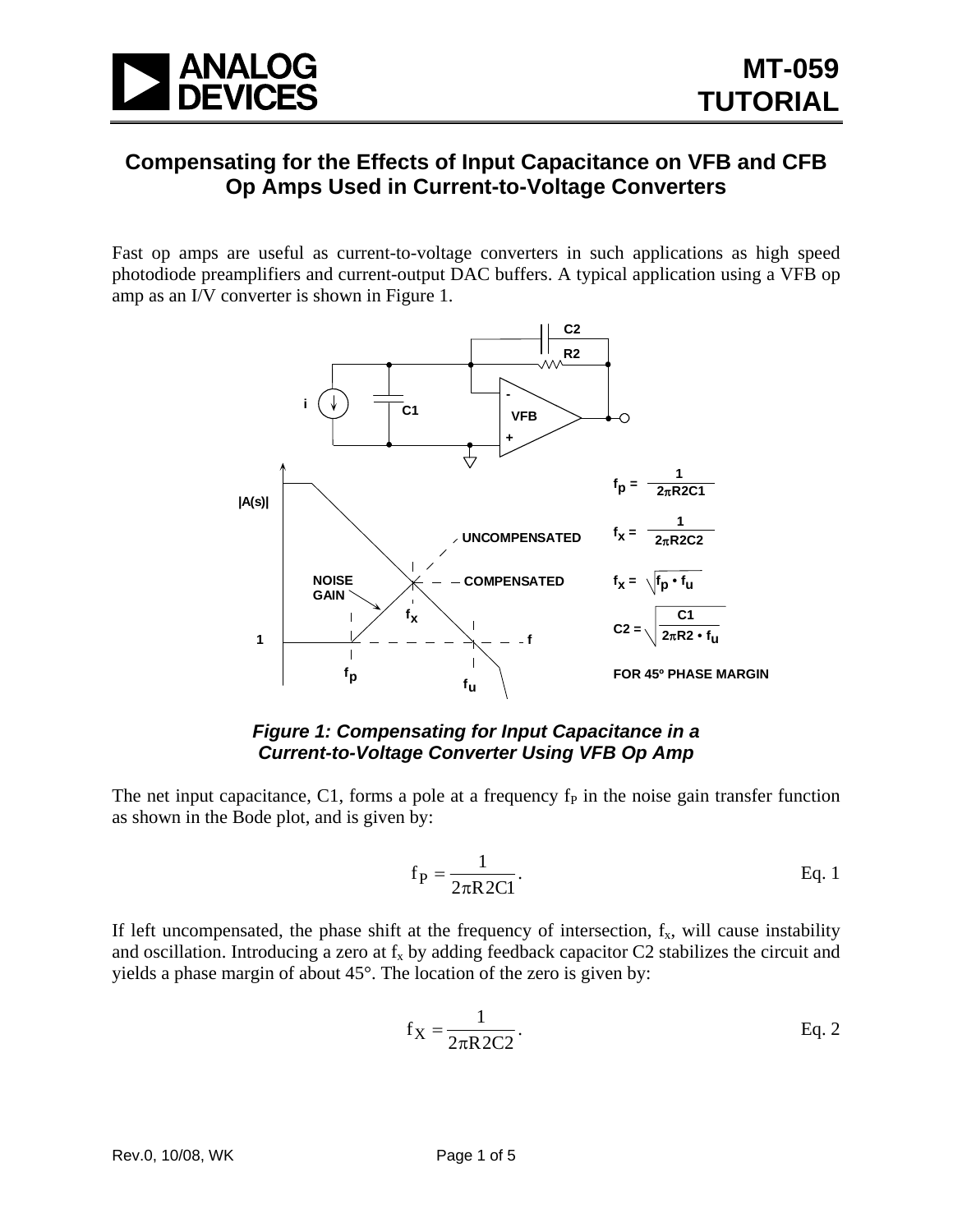Although the addition of C2 actually decreases the pole frequency slightly, this effect is negligible if C2  $<<$  C1. The frequency  $f_x$  is the geometric mean of  $f_p$  and the unity-gain bandwidth frequency of the op amp,  $f_u$ ,

$$
f_X = \sqrt{f_P \cdot f_u} \, .
$$
 Eq. 3

Combining Eq. 2 and Eq. 3 and solving for C2 yields:

$$
C2 = \sqrt{\frac{C1}{2\pi R2 \cdot f_u}}.
$$
 Eq. 4

This value of C2 will yield a phase margin of about 45°. Increasing the capacitor by a factor of 2 increases the phase margin to about 65°.

In practice, the optimum value of C2 may be optimized experimentally by varying it slightly, to optimize the output pulse response.

A similar analysis can be applied to a CFB op amp as shown in Figure 2 below. In this case, however, the low inverting input impedance,  $R<sub>0</sub>$ , greatly reduces the sensitivity to input capacitance. In fact, an ideal CFB with zero input impedance would be totally insensitive to any amount of input capacitance!



*Figure 2: Current-to-Voltage Converter Using a CFB Op Amp*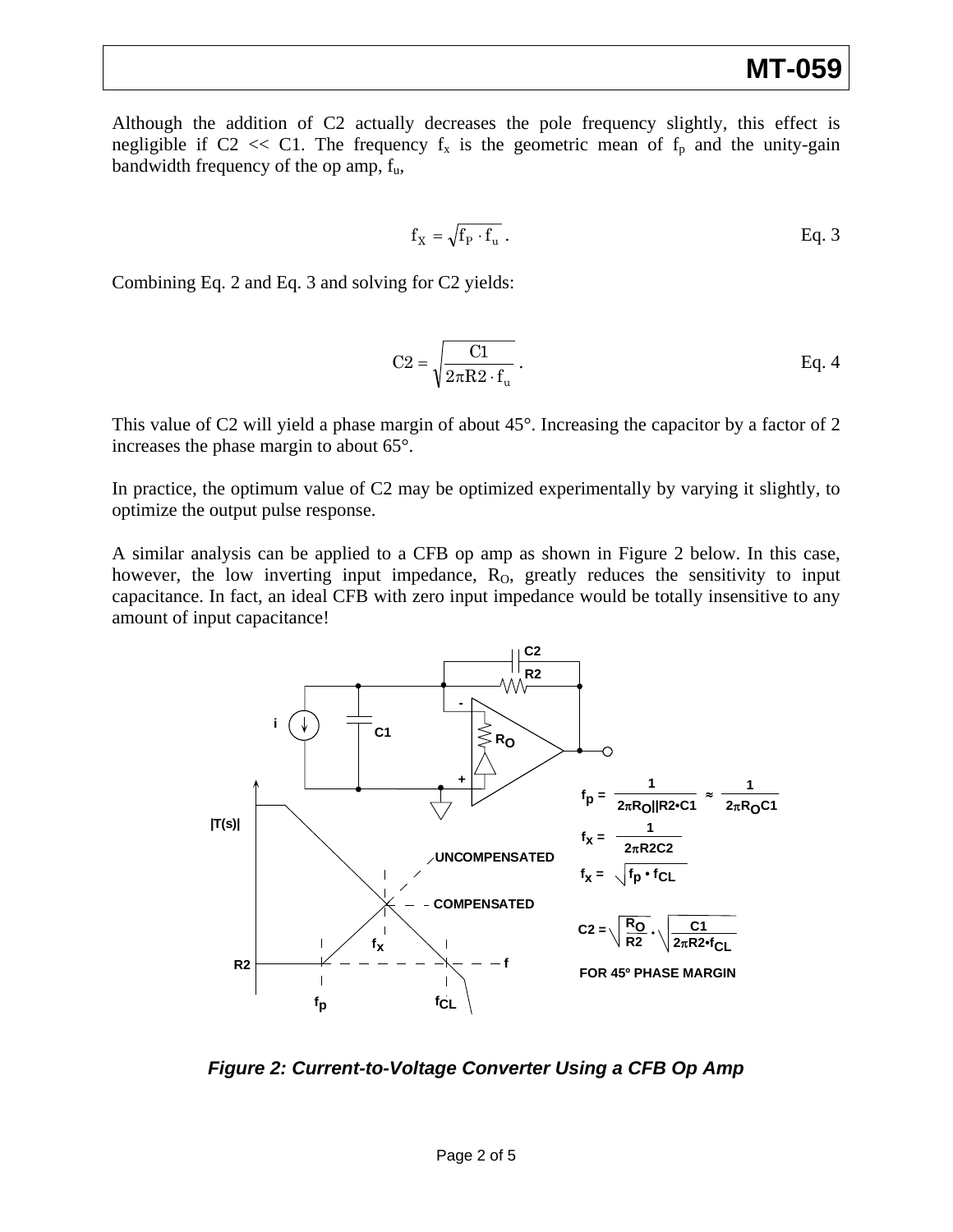The pole caused by C1 occurs at a frequency  $f<sub>P</sub>$ :

$$
f_P = {1 \over 2\pi (R_O \parallel R2)Cl} \approx {1 \over 2\pi R_O Cl}
$$
. Eq. 5

This pole frequency will generally be much higher than the case for a VFB op amp, and the pole can be ignored completely if it occurs at a frequency greater than the closed-loop bandwidth of the op amp.

We next introduce a compensating zero at the frequency  $f_x$  by inserting the capacitor C2:

$$
f_x = \frac{1}{2\pi R 2C2}.
$$
 Eq. 6

As in the case for VFB,  $f_x$  is the geometric mean of  $f_p$  and  $f_{cl}$ :

$$
f_x = \sqrt{f_P \cdot f_u} \ .
$$
 Eq. 7

Combining Eq. 6 and Eq. 7 and solving for C2 yields:

$$
C2 = \sqrt{\frac{R_O}{R2}} \cdot \sqrt{\frac{C1}{2\pi R2 \cdot f_{cl}}}.
$$
 Eq. 8

There is a significant advantage in using a CFB op amp in this configuration as can be seen by comparing Eq. 8 with the similar equation for C2 required for a VFB op amp, Eq. 4. If the unitygain bandwidth product of the VFB is equal to the closed-loop bandwidth of the CFB (at the optimum R2), then the size of the CFB compensation capacitor, C2, is reduced by a factor of  $\sqrt{(R2/R<sub>O</sub>)}$ .

A comparison in an actual application is shown in Figure 3 below. The full scale output current of the DAC is 4mA, the net capacitance at the inverting input of the op amp is 20 pF, and the feedback resistor is 500  $\Omega$ . In the case of the VFB op amp, the pole due to C1 occurs at 16 MHz. A compensating capacitor of 5.6 pF is required for  $45^{\circ}$  of phase margin, and the signal bandwidth is 57 MHz.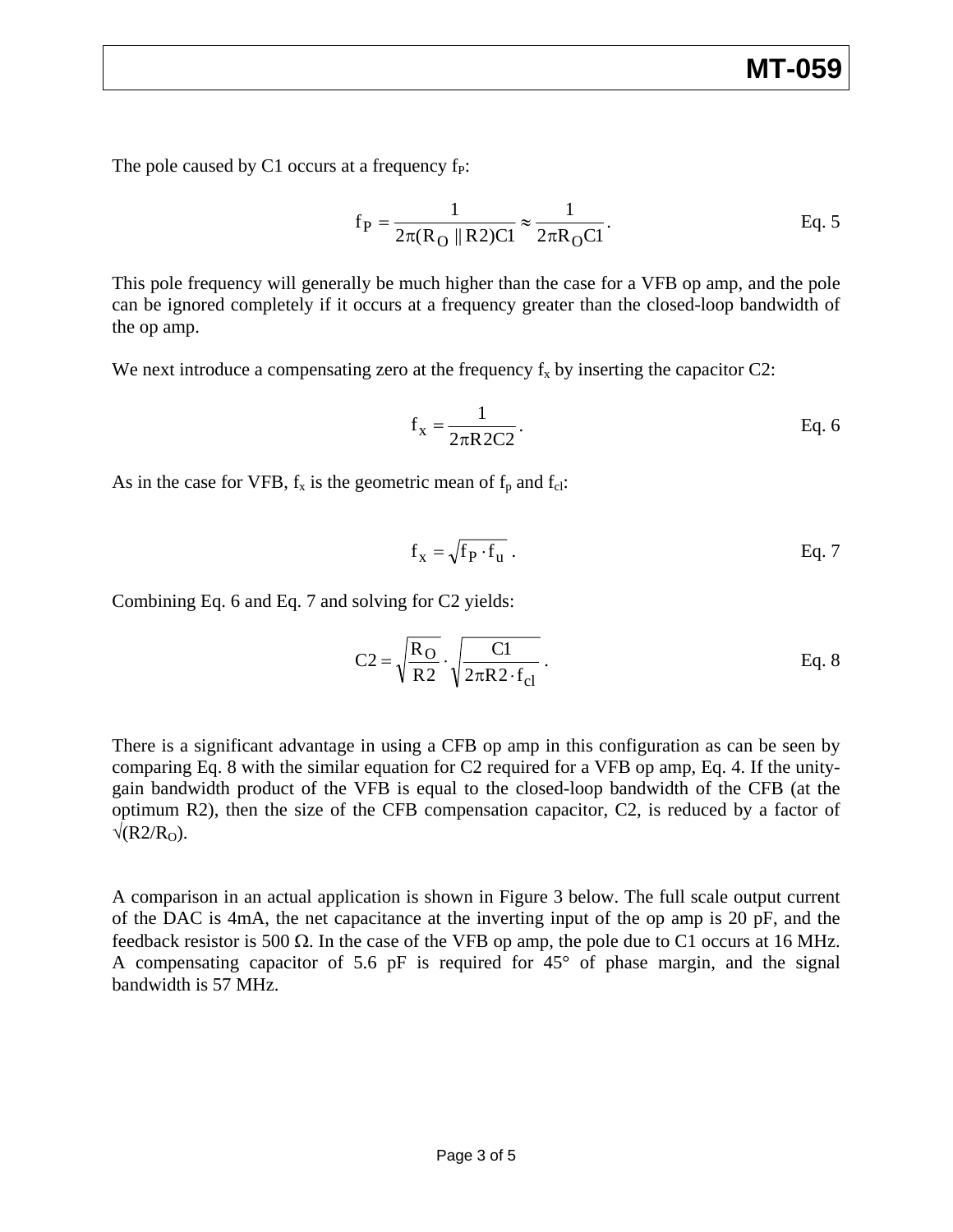

## *Figure 3: CFB Op Amp is Relatively Insensitive to Input Capacitance When Used as an I/V Converter*

For the CFB op amp, however, because of the low inverting input impedance ( $R_0 = 50 \Omega$ ), the pole occurs at 160 Mhz, the required compensation capacitor is about 1.8 pF, and the corresponding signal bandwidth is 176 MHz. In practice, the pole frequency is so close to the closed-loop bandwidth of the op amp that it could probably be left uncompensated.

It should be noted that a CFB op amp's relative insensitivity to inverting input capacitance is when it is used in the inverting mode. In the non-inverting mode, however, even a few picofarads of stray capacitance on the inverting input can cause significant gain-peaking and potential instability.

Another advantage of the low inverting input impedance of the CFB op amp is when it is used as an I/V converter to buffer the output of a high speed current output DAC. When a step function current (or DAC switching glitch) is applied to the inverting input of a VFB op amp, it can produce a large voltage transient until the signal can propagate through the op amp to its output and negative feedback is regained. Back-to-back Schottky diodes are often used to limit this voltage swing as shown in Figure 4 below. These diodes must be low capacitance, small geometry devices because their capacitance adds to the total input capacitance.

A CFB op amp, on the other hand, presents a low impedance  $(R<sub>O</sub>)$  to fast switching currents even before the feedback loop is closed, thereby limiting the voltage excursion without the requirement of the external diodes. This greatly improves the settling time of the I/V converter.